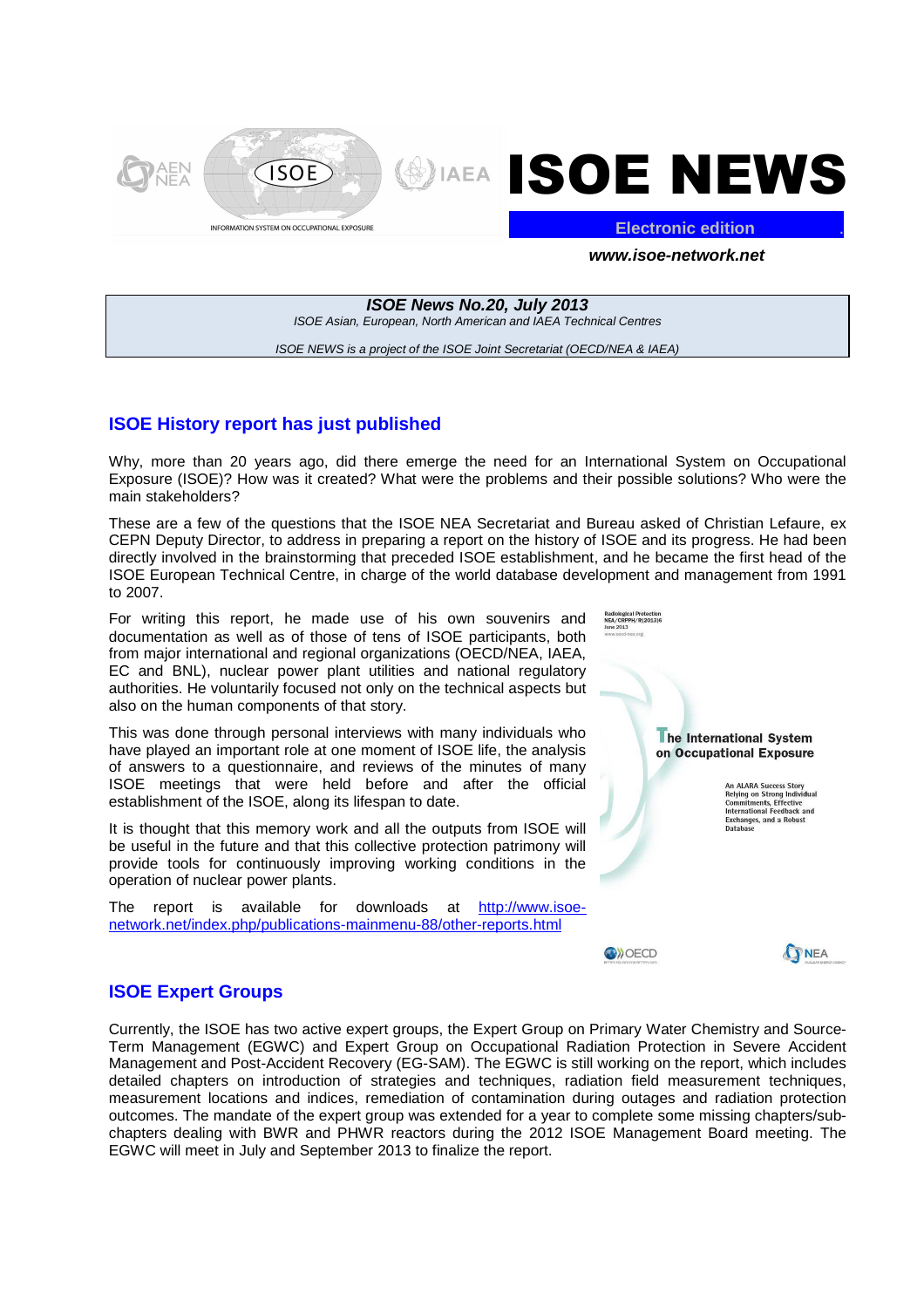The EG-SAM was met for the last time in April 2013. The group agreed on a work plan to finalize the interim report and prepared a proposal to organize the international workshop on 17-18 June 2014 in Washington DC, which will be co-organized with the NEI. The proposal was agreed by the WGDA in April 2013 and will be submitted to the ISOE Management Board approval during its November 2013 meeting. An informal EG-SAM meeting will be organized on 30<sup>th</sup> of August in connection with the ISOE International Symposium.

# **A new Case Study by the EGOE**

The Expert Group on Occupational Exposure (EGOE) was formed by CRPPH at its March 2006 meeting to broadly scope out issues in occupational radiation protection that could have policy and regulatory implications, with instruction to report back to CRPPH on proposed follow-up activities. Recognising the important operational experience residing within the ISOE programme, and the potential benefits to CRPPH and ISOE of collaborative discussions, the CRPPH further instructed the Secretariat to co-ordinate with ISOE on possible involvement in EGOE activities. Requests for nominations to the EGOE were sent to the CRPPH members following the 64th meeting. At its 2006 annual meeting, the ISOE Management Board accepted the invitation to participate in the EGOE scoping exercise, offering participation through members from the utility and regulatory membership, and its further participation was approved at the CRPPH annual meeting in May 2007. After the investigations, discussions and initial scoping work by the CRPPH, the Group was tasked with work on three topical subjects in separate Case studies:

Case study 1: Occupational radiation protection principles and criteria for designing new nuclear power plants;

Case study 2: Dose constraints in occupational radiation protection;

Case study 3: Information and regulatory issues for the management of international outside workers, and integration of risk management at nuclear power plants.

Case studies 1 and 2 were completed and respectively published as an NEA publication (NEA No. 6975) in 2010, and as an NEA Report (NEA/CRPPH/R(2011)1) in 2011. Case study 3 focuses on two topics; managing compliance with dose limits applicable to and the dosimetry records of outside workers, and enhancing the integrated management of risks related to a facility's operation. The report was completed through intensive work of all Group members nominated by the CRPPH, and was accomplished during EGOE meetings through 2011-2012. In completing its report, the EGOE has ensured appropriate coordination, on the topic of outside workers, with the IAEA and with the HERCA to ensure complementarily with on-going work of these organisations. With the approval of the report by the CRPPH in May 2013, the EGOE has completed its mandate and disbanded. The report will be published as an electronic report and will be available for downloads at the NEA official website in July 2013.

The third EGOE case study report covers besides outside workers regulatory issues also integration of risk management at nuclear power plants. Risk management is one of the core businesses in nuclear industry and therefore the main text of this report is presented here below.

## **Integration of Risk Management at Nuclear Power Plants**

Work management is a comprehensive methodology which stresses the importance of managing jobs completely from planning to follow-up using a multi-disciplinary team approach which involves all relevant stakeholders. If properly applied, work management will lead to a reduction of occupational exposures in an ALARA approach. Use of a coherent and comprehensive work management approach, in addition to contributing to good radiation protection, also facilitates safe and economic plant operation. Thus, the goals of reducing cost as well as classical safety risks and of minimizing the time required for an outage can often be simultaneously fulfilled. By engaging the worker in the phases of planning of the task being performed, the worker is more likely to be motivated to perform the job to the best of his/her abilities, and this will be reflected in lower dose jobs as well as in higher job quality.

A set of documents were already published which address a work management approach in detail and also safe plant design related to plant radiation protection practices (available in ISOE or NEA data base).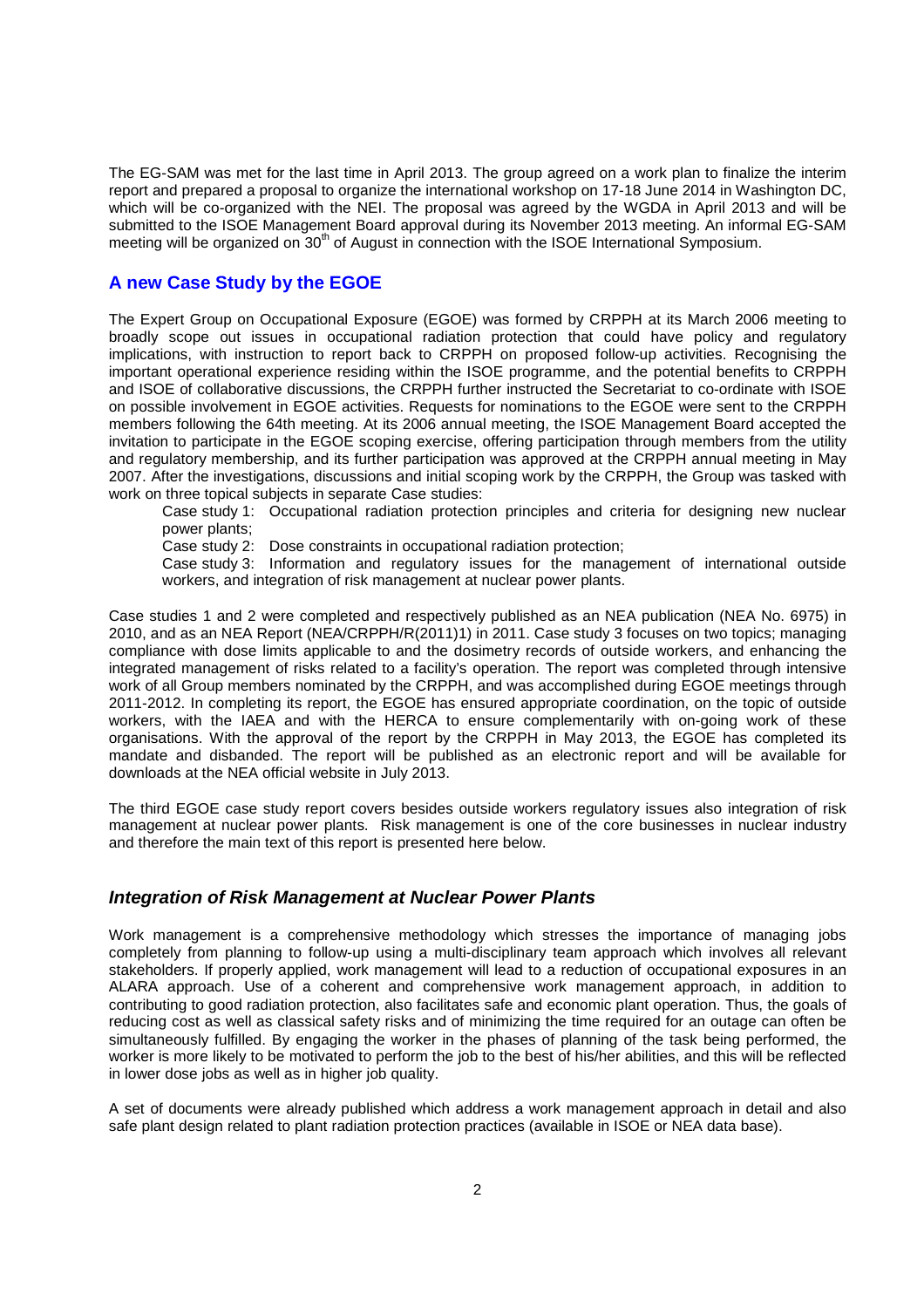### **Describing Commonalities for Purposes of Risk Reduction**

The establishment of a robust safety culture at a facility (and within the relevant regulatory authority) is a critical component of risk reduction for a facility. Various documents address the overall concept of establishing a safety culture in facility design and operation, and these documents is not discussed in this report. The objective here is to mention that absent a robust safety culture, risk reduction is much more difficult to accomplish.

Presuming the existence of a robust safety culture, workers are encouraged and empowered "to contribute to optimisation of protection, broadly through work planning and management". Experience and involvement of workers is a basis using which work efficiencies are obtained, "many more aspects of worker health and safety than simply radiation protection" may be considered. Examples may be lower doses, fewer industrial safety incidents, improved equipment reliability and maintainability, and more efficient use of resources.

The objectives of work management may be achieved by several approaches. The focus is to consider relevant aspects of work selection, work planning, work scheduling, work preparation, work implementation, and work assessment (with feedback to ensure continuous process improvement).

At well-managed facilities, the topics relevant to risk elimination or reduction are discussed by the workers and their supervision, and plans are developed to timely take the reasonably appropriate steps for risk elimination or risk reduction. Examples of common elements to reduce risk across multiple factors include the following:

- Effectively designed work platforms, lighting, power supplies, and work area lay-outs
- **Effectively designed ventilation and filtration systems**
- Effective fluids and water chemistry control
- Use of materials which are able to be easily decontaminated
- Effectively designed access and egress to plant areas and equipment
- Use of equipment which is reliable and easily maintained
- Effectively designed shielding and remote operators for equipment in higher risk areas
- **Effective procedures for fuel integrity protection**
- Effective use of risk assessment and risk mitigation planning
- Effective use of human error reduction techniques
- Involvement of all relevant disciplines in job planning, scheduling, and preparation
- Effective selection of tools appropriate for job implementation
- Effective selection of crew size and crew composition
- Effective selection of protective clothing appropriate to the relevant risk agents for the job
- Effective foreign materials exclusion programme
- Effective training and qualification of craft workers to support high quality job implementation
- Effective use of management review committees, especially those evaluating risk assessment and risk mitigation planning
- Effective use of pre-job briefings for affected workers and work groups
- Effective use of in-job communications techniques among all relevant work groups
- Effective use of post-job assessment, corrective (and enhancement) action development, and feedback to job planning.

Traditionally, radiation protection was based on appropriate consideration of time, distance, and shielding. During last years also reduction of the magnitude of the radiation fields via source term reduction techniques has been introduced. The key points here are:

 The work management process may be used effectively in integrated risk management. Multidisciplinary involvement in work selection, work planning, work scheduling, and work execution (e.g., pre-job briefings and communications during work performance) helps ensure identification and consideration of all relevant risk contributors.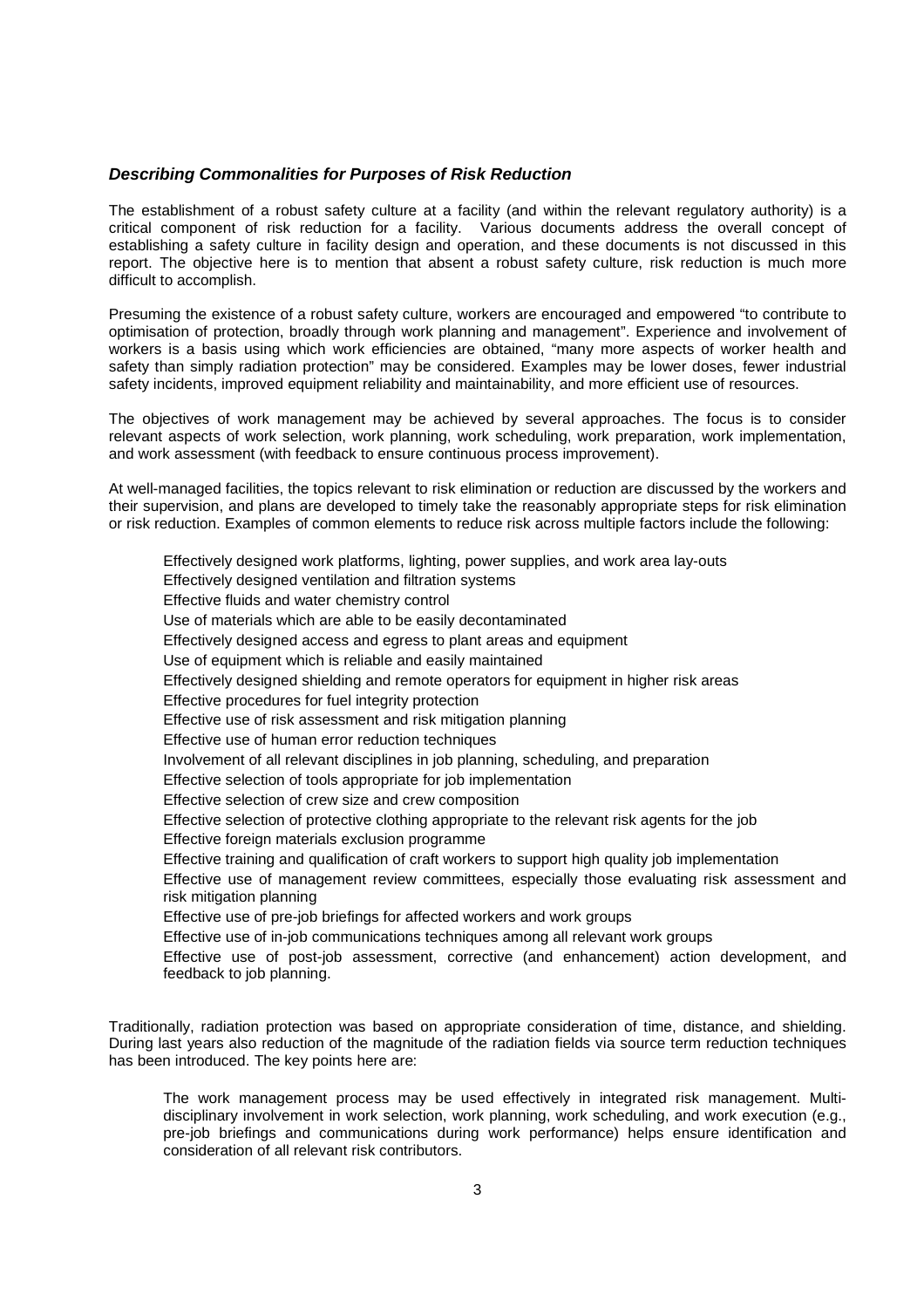Use of a process to ensure work is performed as safely as reasonably achievable (ASARA) may be modelled on the ALARA process used regarding radiological risks. The ALARA process is a multidisciplinary, structured, self-critical approach that is also iterative and on-going as appropriate to the work.

### **Recognizing Trade-offs and Balances**

Realistically, most documents that have described establishment and maintenance of an effective safety culture at NPPs were written with a focus on nuclear reactor safety. A primary consideration was the prevention of nuclear accidents or other events which could potentially jeopardize the integrity of the fuel, the reactor pressure boundary, or the reactor containment. In managing emergent operational situations, the licensee (facility operator) assesses the risks to nuclear safety and acts appropriately to mitigate those risks; the regulator may independently assess risks and act to ensure potential safety-jeopardizing risks are indeed mitigated. A common action for an operator is to plan for corrective maintenance on equipment important to nuclear safety that is assessed to need such maintenance for ensuring reliability of that equipment. (Other actions may, for example, be placing additional equipment into service, replacing equipment that is deemed to be non-repairable, or deferring elective maintenance on non-critical equipment to support operations of equipment directly tied to assurance of plant safety.) The facility operator uses a process that results in informed nuclear-safety-conscious judgments that result in actions by workers to maintain equipment (or place equipment in service, and so on); that is, a judgment is reached that a certain set of actions is justified to maintain nuclear safety risks at a level which is acceptable to the facility operator and which meets the mandates of the regulator. The workers are impacted by the decision-making, in that their action in the plant environment is now needed, on a potentially expedited basis, to ensure equipment important to safety is working as desired.

For those more frequently encountered periods when emergent conditions are not an issue to be addressed, facility operators use plant and industry experience to determine when to perform routine or preventive maintenance and/or perform routine inspections on equipment important to nuclear safety to ensure system reliability. Regulators may also specify performance-based maintenance or plant-condition-based inspection on equipment important to nuclear safety. Operators then have some level of flexibility to schedule such maintenance or inspections at times when more optimal industrial or radiological safety conditions may be available (and potentially, at reduced frequency). In those cases where regulators may write more prescriptive regulations that result in inspection and maintenance at strictly controlled frequencies, that flexibility may be lost, such that worker actions may be required at times when less optimal industrial or radiological safety conditions may exist. In recent years, more regulatory agencies are using the opportunity to write performance-based rules rather than prescriptive rules, meeting the regulatory mandate to protect public and workers while also supporting the principles of effective work management.

Establishing and maintaining a robust nuclear safety culture, and by reasonable extension, a robust (nuclear, industrial, radiological, and environmental) safety culture, usually is said to depend on a series of principles such as the following, as stated in an INPO document (Principles for a Strong Nuclear Safety Culture, Behaviours and Actions That Support a Strong Nuclear Safety Culture):

- 1. Everyone is personally responsible for nuclear safety.
- 2. Leaders demonstrate commitment to safety.
- 3. Trust permeates the organization.
- 4. Decision-making reflects safety first.
- 5. Nuclear technology is recognized as special and unique.
- 6. A questioning attitude is cultivated.
- 7. Organisational learning is embraced.
- 8. Nuclear safety undergoes constant examination.

Multi-disciplinary input is sought to help ensure that the work management process is used effectively and all risk contributors are considered. Integration of input from organizations such as operations, maintenance, system engineering, radiological protection and in-service inspection, for example, is desired in planning work which considers relevant plant and industry historical information and also the applicable regulatory requirements. The principles stated above are used by each stakeholder in the process, with "craft"-specific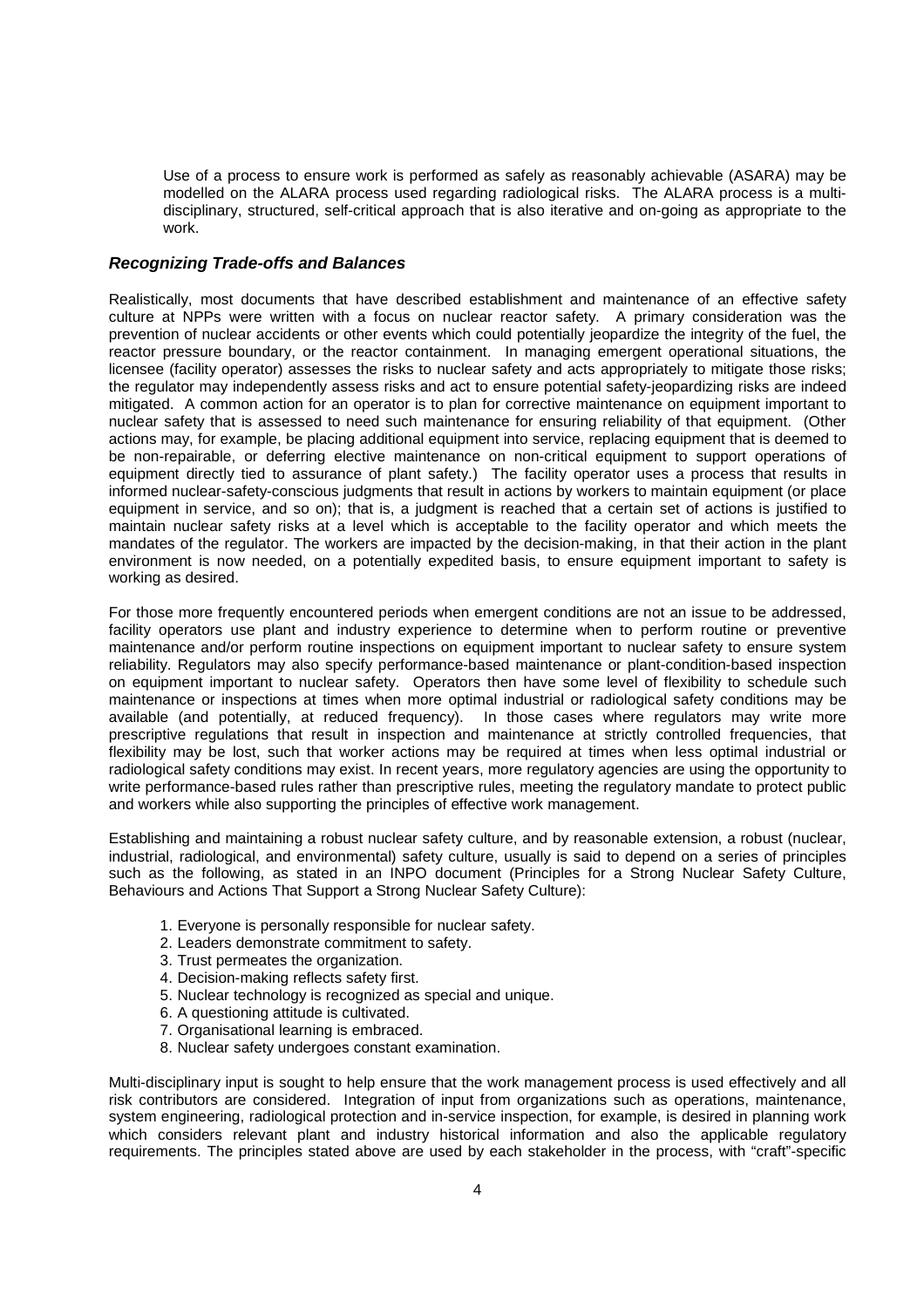information and perspectives brought forth by each stakeholder. That is, varying points of view are solicited to improve the end product of the work management process.

Trust among team members and maintenance of an open mind regarding insights offered by other team members may be of most help when work evolutions involving multiple risk contributors are planned. Multidisciplinary input is essential to identifying all relevant risk contributors, assessing the potential for transfers of risk or interactions between risks, and developing a risk management plan acceptable to the various work groups involved in the work management process. Pertinent questions for consideration include the following:

- 1. How well do we understand the risks we are balancing?
- 2. Have all affected work groups provided their insights regarding anticipated risks, potential consequences of proposed actions, and optimal means to reduce those risks and avoid unintended consequences?
- 3. Has a "radiological versus non-radiological" mentality been avoided, to ensure that complementary and balanced approaches to risk reduction have been developed?
- 4. Do we have leading or lagging indicators of the on-going adequacy of the work plan as the work progresses?; and
- 5. Do we have clear "stop-work" criteria if assessments of barriers and defences suggest they may no longer be adequate for safe completion of the work?

The consideration of performance related human factors is important in plant design and in the day-to-day work management processes.

Means to ensure consideration of all relevant contributors to risk for workers and the public are not readily described in words or in a decision-making flowchart. The consideration of relevant risk contributors is complex and results in decisions based at least partially on judgments by experienced and well-trained personnel. As described above, there are some means that plants and regulators may use to substantially improve the likelihood of their processes' resulting in effective consideration of contributors to risk. For example, are there visibly supported means for workers with differing backgrounds and perspectives to provide input to the work management process? Are inputs, objective (document-based) and informed subjective (knowledge- and values-based), used in considering risks? Are human factors engineering and human error reduction techniques built into the work management process? Are there deliberate multidisciplinary pre-job discussions of risk contributors and adequacy of barriers to prevent unintended consequences? Does management become involved in the review of proposed job evolutions which may pose risk which may be elevated compared to most work evolutions?

Considering industrial safety, the intent should be to avoid evolutions that place the workers in a situation where there is imminent risk to the workers' health and safety. As with radiological safety, the objective should be to maintain non-radiological risks to the worker at levels which are as low as reasonably achievable. If there is non-radiological risk (e.g. high temperature environment) to the worker, time spent in the condition should be minimized to the extent reasonable practicable, consistent with high-quality job performance.

As to radiation risk, the intent should be to avoid evolutions that place the workers in a situation where anticipated dose rates and doses are very high. The objective should be to maintain radiation exposure to the worker at levels which are as low as reasonably achievable. Consistent with the typical attention to evaluating time in the radiation field during the optimization process, time spent in radiation fields should be minimized to the extent reasonably achievable, consistent with high-quality job performance.

Balanced decisions when multiple contributors to risk are involved means considering the following types of questions for the risk contributors:

- 1. Have reasonable actions been taken to eliminate each of the risks, without transference of risk from one contributor to another?
- 2. Are the consequences of exposure reasonably measureable or reasonably able to be calculated? What are the levels of uncertainty in the estimates of consequence?
- 3. How do the estimates of consequence compare in magnitude? This should include consequences to a single individual and groups of individuals. This should also include consideration of consequences